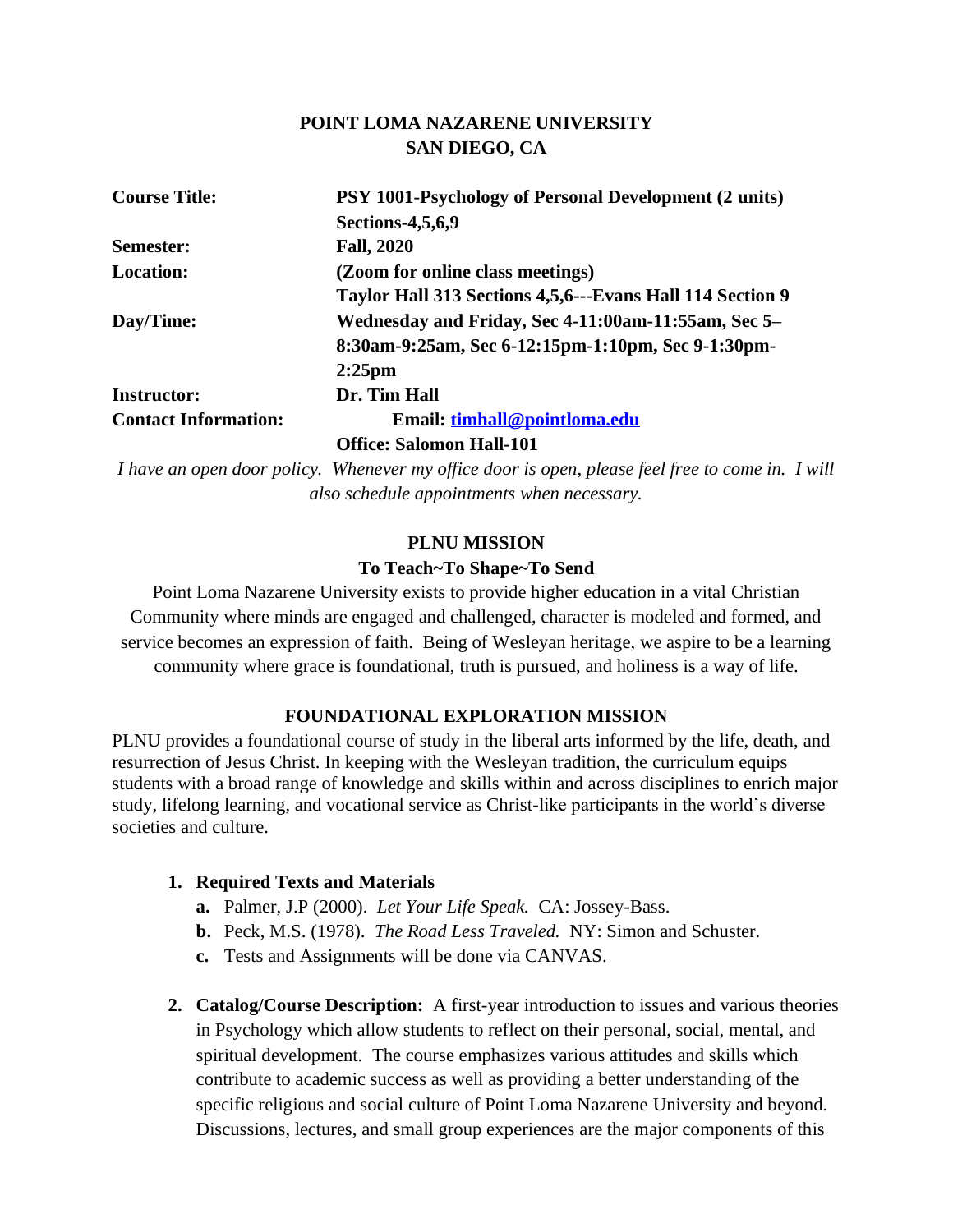course. This course is required of first-year freshmen (those graduating from high school the spring prior to attending PLNU), as well as transfer students with fewer than 24 transferrable units. All other students are required to take PSY 103, General Psychology.

## **3. The Relationship between PSY 1001 and other College Curricula**

This course is also one of the components of the Foundational Explorations (formerly known as General Education Program) at Point Loma Nazarene University, under the category of "Developing Cognitive Abilities." By including this course in a common educational experience for undergraduates, the faculty supports the pursuit of personal awareness and skill development; focusing on the analytical, communicative, and quantitative skills necessary for successful living in modern society.

**4. Course Format:** This course will rely mostly on lecture and discussions. Lectures are intended to integrate and supplement the readings. Therefore, students are expected to complete readings prior to each class meeting. However, the success of the class will greatly rely on student participation in class discussion and exercises.

## **5. Course Learning Outcomes:**

- **a.** To contribute to your self-development and maturity using Psychological tools.
- **b.** To contribute to your success at PLNU.
- **c.** To help you think critically and abstractly as tools for college successes.
- **d.** To help you discover and resolve social and cultural blocks to successful college and life experience.
- **e.** To help you develop interpersonal skills.
- **f.** To help you develop alternative ways of thinking about yourself.
- **g.** To help you become more curious about yourself as a stimulus to learning to learn.
- **h.** To introduce you to Psychology as a resource for learning and solving academic, personal, spiritual, and culture problems.

# **6. Course Credit Hour Information**

In the interest of providing sufficient time to accomplish the stated Course Learning Outcomes, this class meets the PLNU credit hour policy for a 2 unit class delivered over 15 weeks. It is anticipated that students will spend a minimum of 37.5 participation hours per credit hour on their coursework. For this course, students will spend an estimated 75 total hours meeting the course learning outcomes. The time estimations are provided in the Canvas modules.

### **7. Course Spirit:**

**a.** Due to the nature of this class, you will be asked to share personal information. However, you are never required to share anything that you do not feel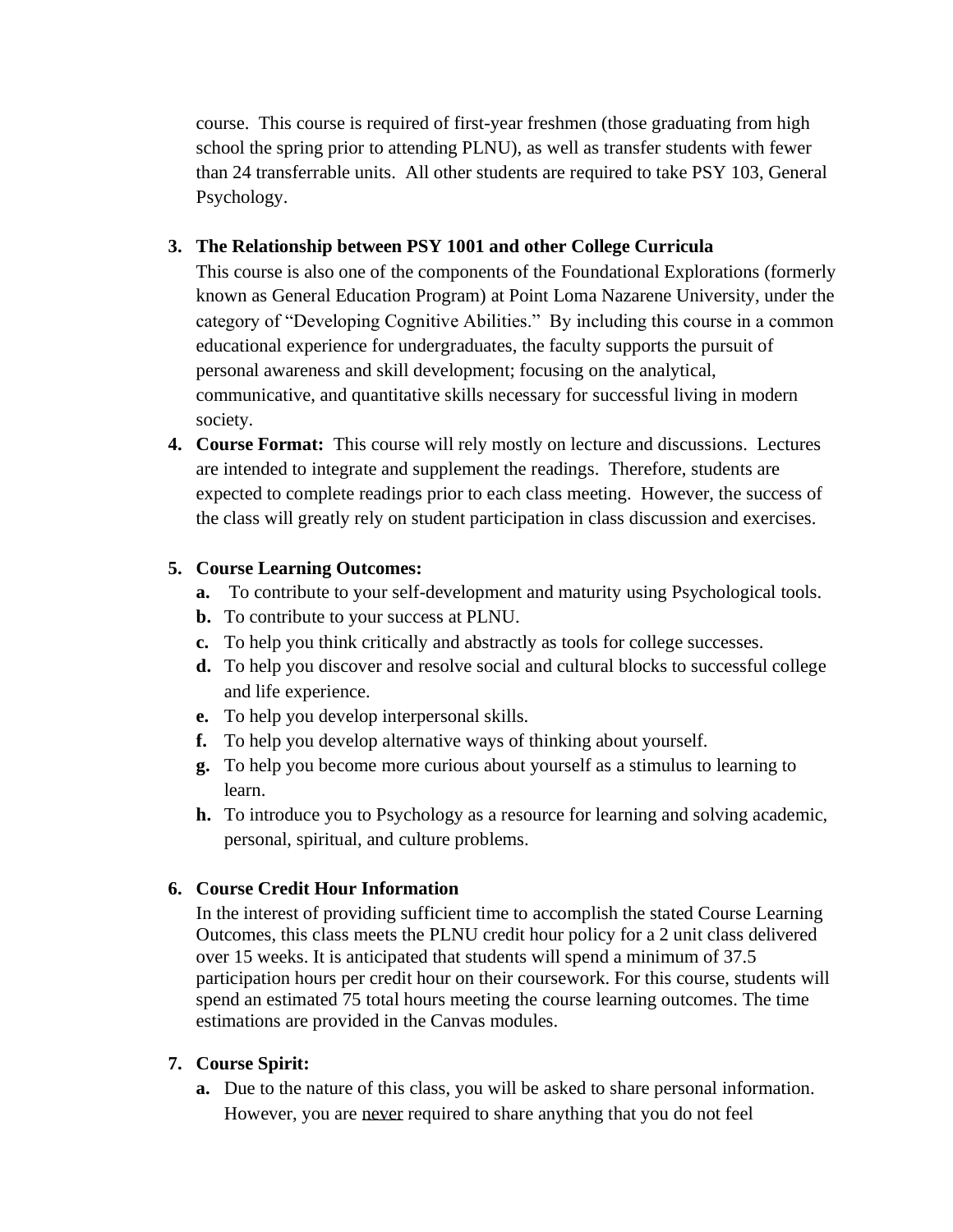comfortable sharing, either in papers or in class. This is intended to be a safe place.

- **b.** Professor and students alike must respect and honor one another.
- **c.** Academic Honesty—Students should demonstrate academic honesty by doing their own original work…

### **8. Assignments and Grading:**

- **a. Tests:** Students will have 4 tests taken in CANVAS through the course of the semester, one at the end of each segment of the course. Tests will consist of 25 multiple choice/true false questions followed by a 20-point essay. These are NOT cumulative tests, and will only cover the material relevant to that segment of the class.
- **b. Reflection Papers:** Students will be required to complete four reflection papers of 3 pages each, double spaced. Paper topics will take into account each class segment and are intended to integrate the content of the course with your personal experiences. All Papers will be turned in via CANVAS. 1 point will be deducted for each day reflection paper is turned in late.
- **c. Autobiography: (DUE-10/21)** This assignment requires that you write your autobiography, an 8 page writing assignment. Here you are asked to share your story, and you may do so however you wish. I encourage you to put some effort into this assignment, incorporating what you have learned about yourself from your life experiences, and the class as a whole. (Will discuss more in class as paper becomes closer to due date…) Turned in via CANVAS.
- **d. PLNU Academic Accommodations Policy:** While all students are expected to meet the minimum standards for completion of this course as established by the instructor, students with disabilities may require academic adjustments, modifications or auxiliary aids/services. At Point Loma Nazarene University (PLNU), these students are requested to register with the Disability Resource Center (DRC), located in the Bond Academic Center. [\(DRC@pointloma.edu](mailto:DRC@pointloma.edu) or 619-849-2486). The DRC's policies and procedures for assisting such students in the development of an appropriate academic adjustment plan (AP) allows PLNU to comply with Section 504 of the Rehabilitation Act and the Americans with Disabilities Act. Section 504 (a) prohibits discrimination against students with special needs and guarantees all qualified students equal access to and benefits of PLNU programs and activities. After the student files the required documentation, the DRC, in conjunction with the student, will develop an AP to meet that student's specific learning needs. The DRC will thereafter email the student's AP to all faculty who teach courses in which the student is enrolled each semester. The AP must be implemented in all such courses.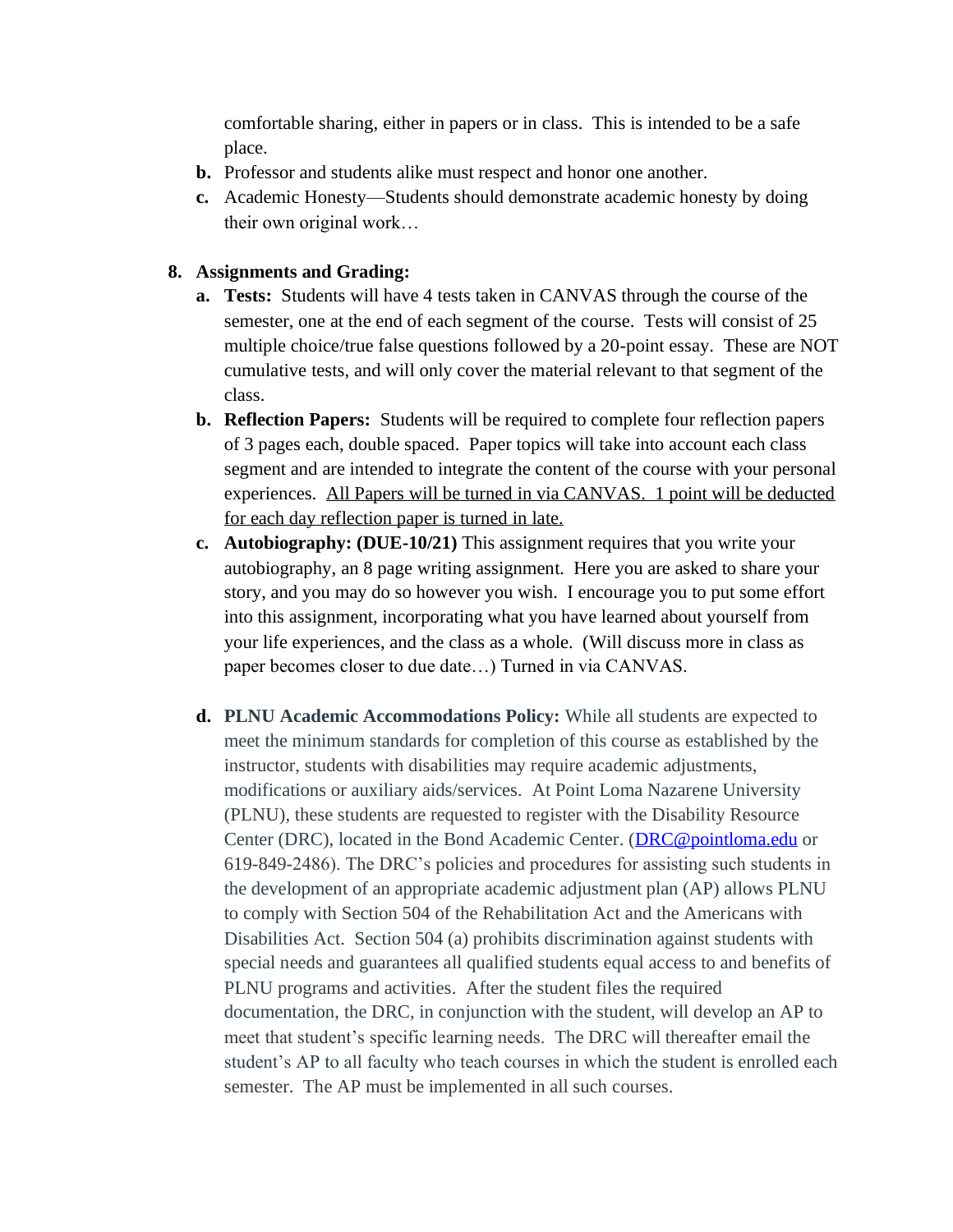- **e.** If students do not wish to avail themselves of some or all of the elements of their AP in a particular course, it is the responsibility of those students to notify their professor in that course. PLNU highly recommends that DRC students speak with their professors during the first two weeks of each semester about the applicability of their AP in that particular course and/or if they do not desire to take advantage of some or all of the elements of their AP in that course.
- **f. Grading:** Your final course grade will be composed of the following:

| <b>Autobiography (90 pts)</b>                | <b>Approximately 25%</b>   |
|----------------------------------------------|----------------------------|
| <b>Small Groups (45 pts)</b>                 | <b>Approximately 12.5%</b> |
| Exam $1(45 \text{ pts})$                     | <b>Approximately 12.5%</b> |
| Exam $2(45 \text{ pts})$                     | 12.5%                      |
| Exam $3(45 \text{ pts})$                     | 12.5%                      |
| <b>Exam 4 Final (45 pts)-Required</b>        | 12.5%                      |
| <b>Reflection Papers-4 total papers (11)</b> | <b>Approximately 12.5%</b> |
| pts each)                                    |                            |
|                                              |                            |
| <b>TOTAL POINTS - 359</b>                    | 100%                       |
|                                              |                            |

### **Grading Scale**

|      |              | A | 93 to 100%   | А-        | 90 to 92.99% |
|------|--------------|---|--------------|-----------|--------------|
| $B+$ | 88 to 89.99% | B | 84 to 87.99% | <b>B-</b> | 80 to 83.99% |
| $C+$ | 78 to 79.99% |   | 74 to 77.99% | С-        | 70 to 73.99% |
| D+   | 66 to 69.99% | D | 60 to 65.99% | D-        | 50 to 59.99% |
|      |              | F | to $49.99\%$ |           |              |

### **9. PLNU ATTENDANCE AND PARTICIPATION POLICY**

Regular and punctual attendance at all **synchronous** class sessions is considered essential to optimum academic achievement. If the student is absent for more than 10 percent of class sessions (virtual or face-to-face), the faculty member will issue a written warning of de-enrollment. If the absences exceed 20 percent, the student may be de-enrolled without notice until the university drop date or, after that date, receive the appropriate grade for their work and participation. In some courses, a portion of the credit hour content will be delivered **asynchronously** and attendance will be determined by submitting the assignments by the posted due dates. See [Academic](https://catalog.pointloma.edu/content.php?catoid=46&navoid=2650#Class_Attendance)  [Policies](https://catalog.pointloma.edu/content.php?catoid=46&navoid=2650#Class_Attendance) in the Undergraduate Academic Catalog. If absences exceed these limits but are due to university excused health issues, an exception will be granted.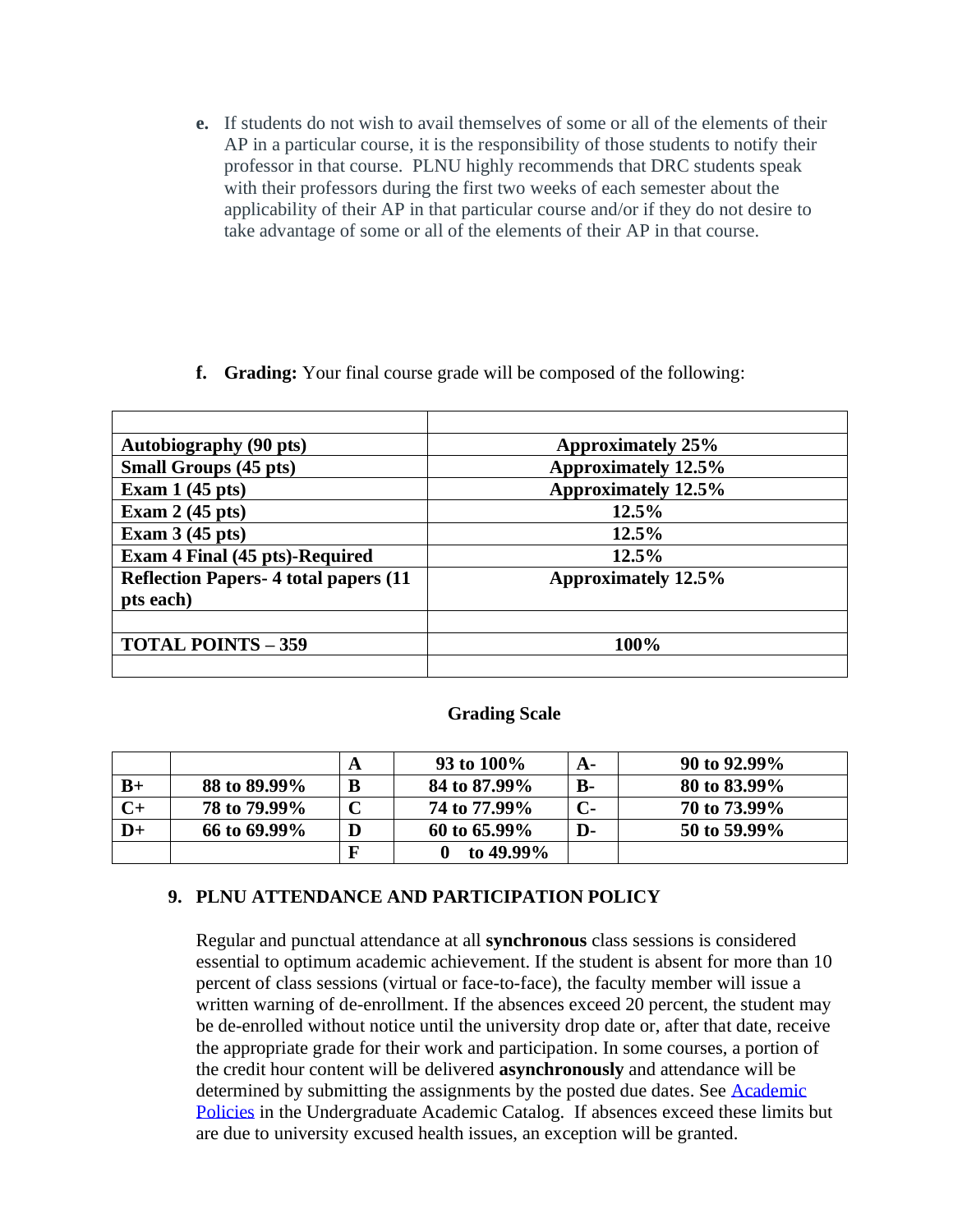#### **Asynchronous Attendance/Participation Definition**

A day of attendance in asynchronous content is determined as contributing a substantive note, assignment, discussion, or submission by the posted due date. Failure to meet these standards will result in an absence for that day. Instructors will determine how many asynchronous attendance days are required each week.

MAKE SURE to communicate with me in regards to any attendance issues you may have…

**10. Policy on Electronic Devices:** In addition to the focus on each student's "story," another aspect of Psy 1001 is to introduce freshmen to the college experience. A student's classroom contribution is vital to the academic environment at Point Loma. Classroom contribution is more than just asking thoughtful questions, it also involves respectful attention to what others are saying. This is not only a good idea because what is being said might be on a test, but it is also just a common courtesy. Although it does not need to be said to most college students, technology devices in this classes' context can detract from the classroom environment. *In Psy 1001 students are not permitted to use their laptop computers(except for taking the exams in class via CANVAS), cell phones, etc. during class.* THANK YOU for respecting this policy.

In order to be successful in the online environment, you'll need to meet the minimum technology and system requirements; please refer to the *[Technology and System](https://help.pointloma.edu/TDClient/1808/Portal/KB/ArticleDet?ID=108349)  [Requirements](https://help.pointloma.edu/TDClient/1808/Portal/KB/ArticleDet?ID=108349)* information.

Problems with technology do not relieve you of the responsibility of participating, turning in your assignments, or completing your class work.

**11. STATE AUTHORIZATION** State authorization is a formal determination by a state that Point Loma Nazarene University is approved to conduct activities regulated by that state. In certain states outside California, Point Loma Nazarene University is not authorized to enroll online (distance education) students. If a student moves to another state after admission to the program and/or enrollment in an online course, continuation within the program and/or course will depend on whether Point Loma Nazarene University is authorized to offer distance education courses in that state. It is the student's responsibility to notify the institution of any change in his or her physical location. Refer to the map on [State Authorization](https://www.pointloma.edu/offices/office-institutional-effectiveness-research/disclosures) to view which states allow online (distance education) outside of California

### **PLNU Policies Page**

### **PLNU COPYRIGHT POLICY**

Point Loma Nazarene University, as a non-profit educational institution, is entitled by law to use materials protected by the US Copyright Act for classroom education. Any use of those materials outside the class may violate the law.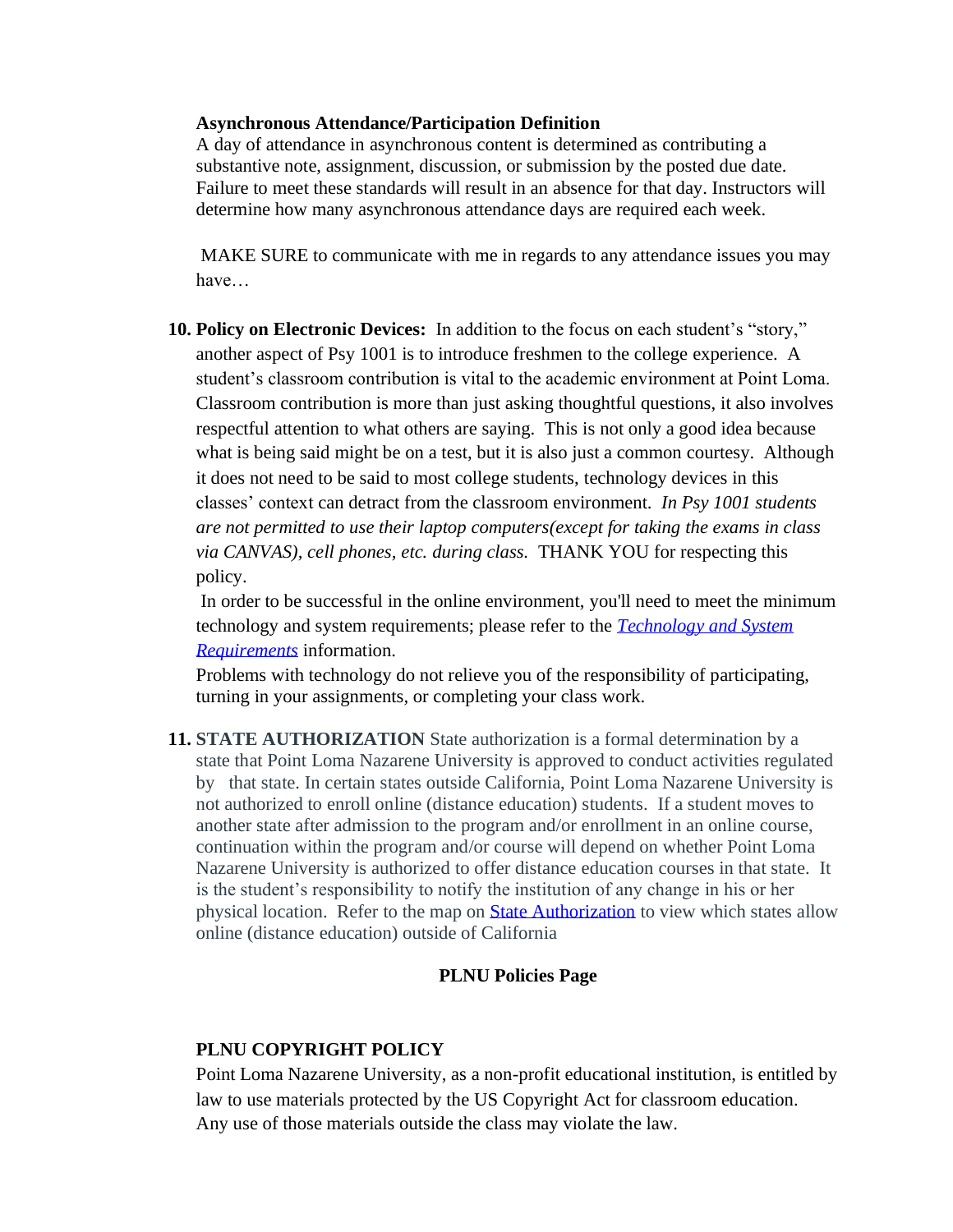### **PLNU ACADEMIC HONESTY POLICY**

Students should demonstrate academic honesty by doing original work and by giving appropriate credit to the ideas of others. Academic dishonesty is the act of presenting information, ideas, and/or concepts as one's own when in reality they are the results of another person's creativity and effort. A faculty member who believes a situation involving academic dishonesty has been detected may assign a failing grade for that assignment or examination, or, depending on the seriousness of the offense, for the course. Faculty should follow and students may appeal using the procedure in the university Catalog. See [Academic Policies](https://catalog.pointloma.edu/content.php?catoid=41&navoid=2435#Academic_Honesty) for definitions of kinds of academic dishonesty and for further policy information.

### **PLNU ACADEMIC ACCOMODATIONS POLICY**

While all students are expected to meet the minimum standards for completion of this course as established by the instructor, students with disabilities may require academic adjustments, modifications or auxiliary aids/services. At Point Loma Nazarene University (PLNU), these students are requested to register with the Disability Resource Center (DRC), located in the Bond Academic Center [\(DRC@pointloma.edu](mailto:DRC@pointloma.edu) or 619-849-2486). The DRC's policies and procedures for assisting such students in the development of an appropriate academic adjustment plan (AP) allows PLNU to comply with Section 504 of the Rehabilitation Act and the Americans with Disabilities Act. Section 504 prohibits discrimination against students with special needs and guarantees all qualified students equal access to and benefits of PLNU programs and activities. After the student files the required documentation, the DRC, in conjunction with the student, will develop an AP to meet that student's specific learning needs. The DRC will thereafter email the student's AP to all faculty who teach courses in which the student is enrolled each semester. The AP must be implemented in all such courses.

If students do not wish to avail themselves of some or all of the elements of their AP in a particular course, it is the responsibility of those students to notify their professor in that course. PLNU highly recommends that DRC students speak with their professors during the first two weeks of each semester about the applicability of their AP in that particular course and/or if they do not desire to take advantage of some or all of the elements of their AP in that course.

### **PLNU ATTENDANCE AND PARTICIPATION POLICY**

Regular and punctual attendance at all **synchronous** class sessions is considered essential to optimum academic achievement. If the student is absent for more than 10 percent of class sessions (virtual or face-to-face), the faculty member will issue a written warning of de-enrollment. If the absences exceed 20 percent, the student may be de-enrolled without notice until the university drop date or, after that date, receive the appropriate grade for their work and participation. In some courses, a portion of the credit hour content will be delivered **asynchronously** and attendance will be determined by submitting the assignments by the posted due dates. See [Academic](https://catalog.pointloma.edu/content.php?catoid=46&navoid=2650#Class_Attendance)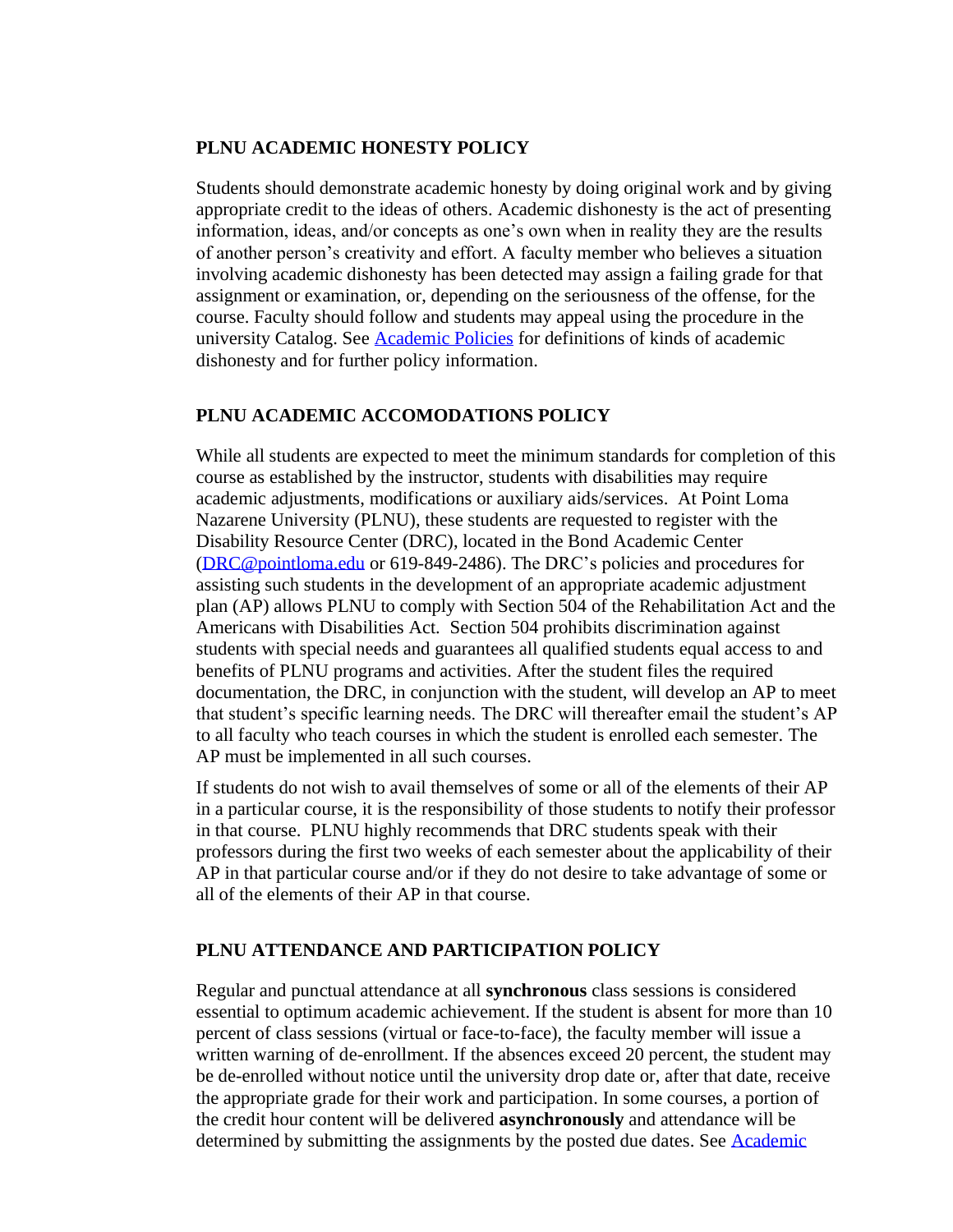[Policies](https://catalog.pointloma.edu/content.php?catoid=46&navoid=2650#Class_Attendance) in the Undergraduate Academic Catalog. If absences exceed these limits but are due to university excused health issues, an exception will be granted.

#### **Asynchronous Attendance/Participation Definition**

A day of attendance in asynchronous content is determined as contributing a substantive note, assignment, discussion, or submission by the posted due date. Failure to meet these standards will result in an absence for that day. Instructors will determine how many asynchronous attendance days are required each week.

### **USE OF TECHNOLOGY**

In order to be successful in the online environment, you'll need to meet the minimum technology and system requirements; please refer to the *[Technology and System](https://help.pointloma.edu/TDClient/1808/Portal/KB/ArticleDet?ID=108349)  [Requirements](https://help.pointloma.edu/TDClient/1808/Portal/KB/ArticleDet?ID=108349)* information. Additionally, students are required to have headphone speakers compatible with their computer available to use. If a student is in need of technological resources please contact [student-tech-request@pointloma.edu.](mailto:student-tech-request@pointloma.edu)

### **PLNU SPIRITUAL CARE**

Please be aware PLNU strives to be a place where you grow as whole persons. To this end, we provide resources for our students to encounter God and grow in their Christian faith. If students have questions, a desire to meet with the chaplain or have prayer requests you can contact the [Office of Spiritual Development](https://www.pointloma.edu/offices/spiritual-development)

| <b>Section</b>            | <b>Date</b>     | <b>Readings</b>           | <b>Special Notes</b>           |
|---------------------------|-----------------|---------------------------|--------------------------------|
|                           | <b>Wed 8/19</b> | <b>Discuss Syllabus</b>   | <b>Introductions</b>           |
| Growth<br>and<br>Religion | <b>Fri 8/21</b> | Peck: pp. 185-208         |                                |
|                           | <b>Wed 8/26</b> | Peck: pp. 208-232         |                                |
|                           | <b>Fri 8/28</b> | Palmer: pp. 1-8           |                                |
|                           | <b>Wed 9/2</b>  | <b>Palmer: pp. 9-36</b>   |                                |
|                           | Fri 9/4         | Palmer: pp. 37-55         |                                |
|                           | <b>Wed 9/9</b>  | <b>Three Psychologies</b> |                                |
|                           | <b>Fri</b> 9/11 | <b>Test 1</b>             | <b>Reflection Paper #1 Due</b> |
| <b>Discipline</b>         | <b>Wed 9/16</b> | Peck: pp. 11-32           |                                |

#### **SEMESTER SCHEDULE**